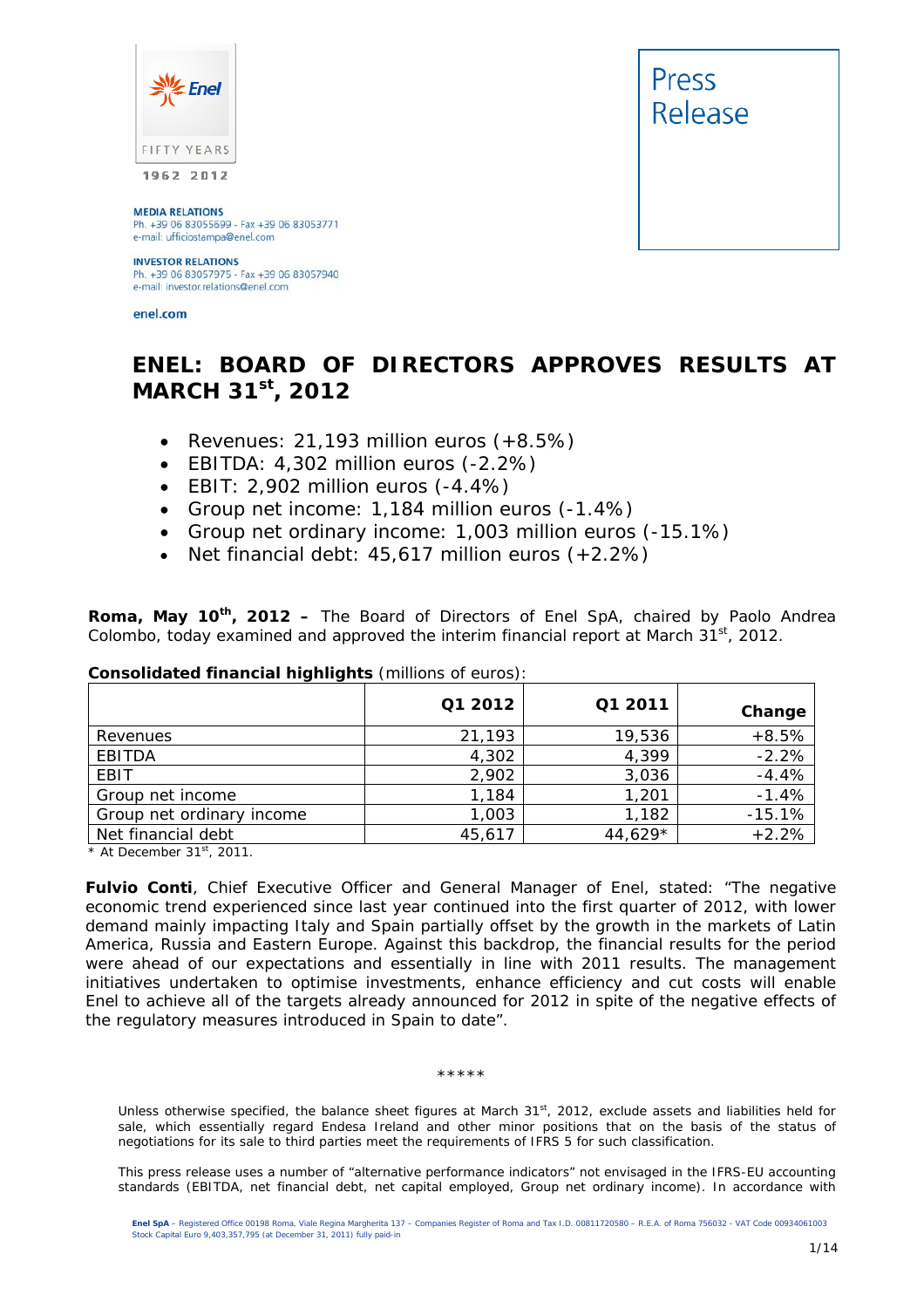



recommendation CESR/05-178b published on November 3<sup>rd</sup>, 2005, the criteria used to calculate these indicators are described at the end of the press release.

\*\*\*\*\*

#### **OPERATIONAL HIGHLIGHTS**

#### **Electricity and gas sales**

Electricity sold by the Enel Group in the first three months of 2012 amounted to 82.5 TWh, an increase of 2.5 TWh (+3.1%) compared with corresponding period of the previous year, entirely attributable to sales abroad. Gas sold to end users amounted to 3.4 billion cubic metres, an increase of 0.1 billion cubic metres compared with the first quarter of 2011, mainly due to increased consumption in foreign markets.

#### **Power generation**

Net electricity generated by the Enel Group in the first three months of 2012 amounted to 78.0 TWh (+6.1% compared with the 73.5 TWh posted in the first three months of the previous year), of which 19.7 TWh in Italy and 58.3 TWh abroad.

The Enel Group's plants in Italy generated 19.7 TWh, in line with the corresponding quarter of 2011.

Domestic electricity demand in the first three months of 2012 totalled 83.0 TWh, down 1.9% compared with the same period of 2011, while net imports declined by 0.3 TWh (-2.6%).

Net electricity generated abroad by the Enel Group in the first three months of 2012 amounted to 58.3 TWh, an increase of 4.5 TWh (+8.4%) compared with first quarter of the previous year. The rise is essentially attributable to the greater contribution of the plants of Endesa (+3.8 TWh) in both the Iberian peninsula and in Latin America, as well as the increase of 1.7 TWh in Russia connected with the completion of a number of combined-cycle plants.

Of the electricity generated by Enel Group power plants in Italy and the rest of the world, 61.5% came from thermal generation, 24.2% from renewables (hydroelectric, wind, geothermal, biomass, cogeneration and solar) and 14.3% from nuclear power.

#### **Distribution of electricity**

Electricity distributed by the Enel Group network in the first quarter of 2012 totalled 110.6 TWh, of which 61.5 TWh in Italy and 49.1 TWh abroad.

The volume of electricity distributed in Italy declined by 1.1 TWh (-1.8%) compared with the first three months of the previous year, broadly in line with developments in domestic electricity demand.

Electricity distributed abroad amounted to 49.1 TWh, an increase of 1.3 TWh (+2.7%) compared with first three months of the previous year, mainly due to the greater contribution of Endesa (+1.3 TWh) in both the Iberian peninsula and in Latin America.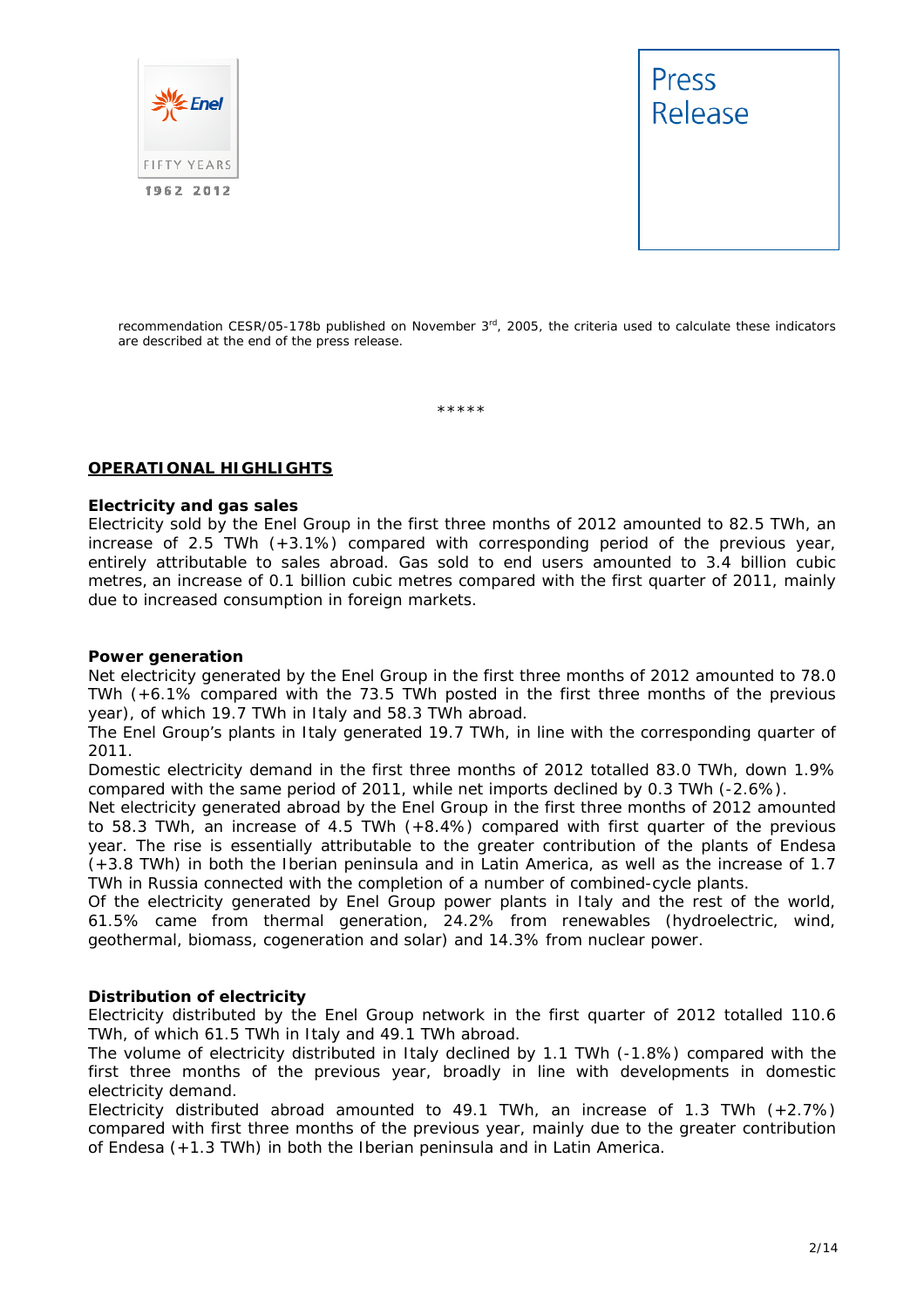



\*\*\*\*\*

#### **CONSOLIDATED FINANCIAL HIGHLIGHTS**

#### **Consolidated results for the first three months of 2012**

**Revenues** in the first three months of 2012 amounted to 21,193 million euros, an increase of 1,657 million euros (+8.5%) compared with the same period of 2011. The rise was essentially attributable to higher revenues from the sale of electricity on wholesale markets.

**EBITDA** in the first quarter of 2012 came to 4,302 million euros, down 97 million euros (-2.2%) compared with the same period of 2011, essentially due to the decline in the margin on generation activities in Italy.

**EBIT** in the first quarter of 2012 amounted to 2,902 million euros, a decrease of 134 million euros (-4.4%) compared with the same period of 2011, including an increase of 37 million euros in depreciation, amortisation and impairment losses.

**Group net income** in the first quarter of 2012 amounted to 1,184 million euros, a reduction of 17 million euros (-1.4%) compared with the same period of 2011. More specifically, the gain on the disposal of 5.1% of Terna, 185 million euros included under financial income for the period, together with the virtually complete exemption of such gains from taxation, partially offset the aforementioned decline in EBIT and the effect of the application of the so-called Robin Hood Tax in Italy.

**Group net ordinary income** in the first three months of 2012 amounted to 1,003 million euros, a decline of 179 million euros (-15.1%) compared with the same period of the previous year.

Net capital employed at March 31<sup>st</sup>, 2012 totalled 101,194 million euros (99,069 million euros at December  $31^{st}$ , 2011). It was funded by shareholders' equity attributable to shareholders of the Parent Company and non-controlling interests of 55,577 million euros and net financial debt of 45,617 million euros. At March  $31<sup>st</sup>$ , 2012, the debt/equity ratio came to 0.82, in line with the figure at the end of 2011.

**Capital expenditure** in the first quarter of 2012 amounted to 1,314 million euros, an increase of 16.1%, which was especially concentrated in the Renewable Energy and Infrastructure and Networks Divisions.

At March 31st, 2012, Enel Group **employees** numbered 75,248 (of which 38,581 employed abroad). The workforce at the end of the first quarter of 2012 declined by 112 employees, accounted for by the net negative balance between new hires and terminations.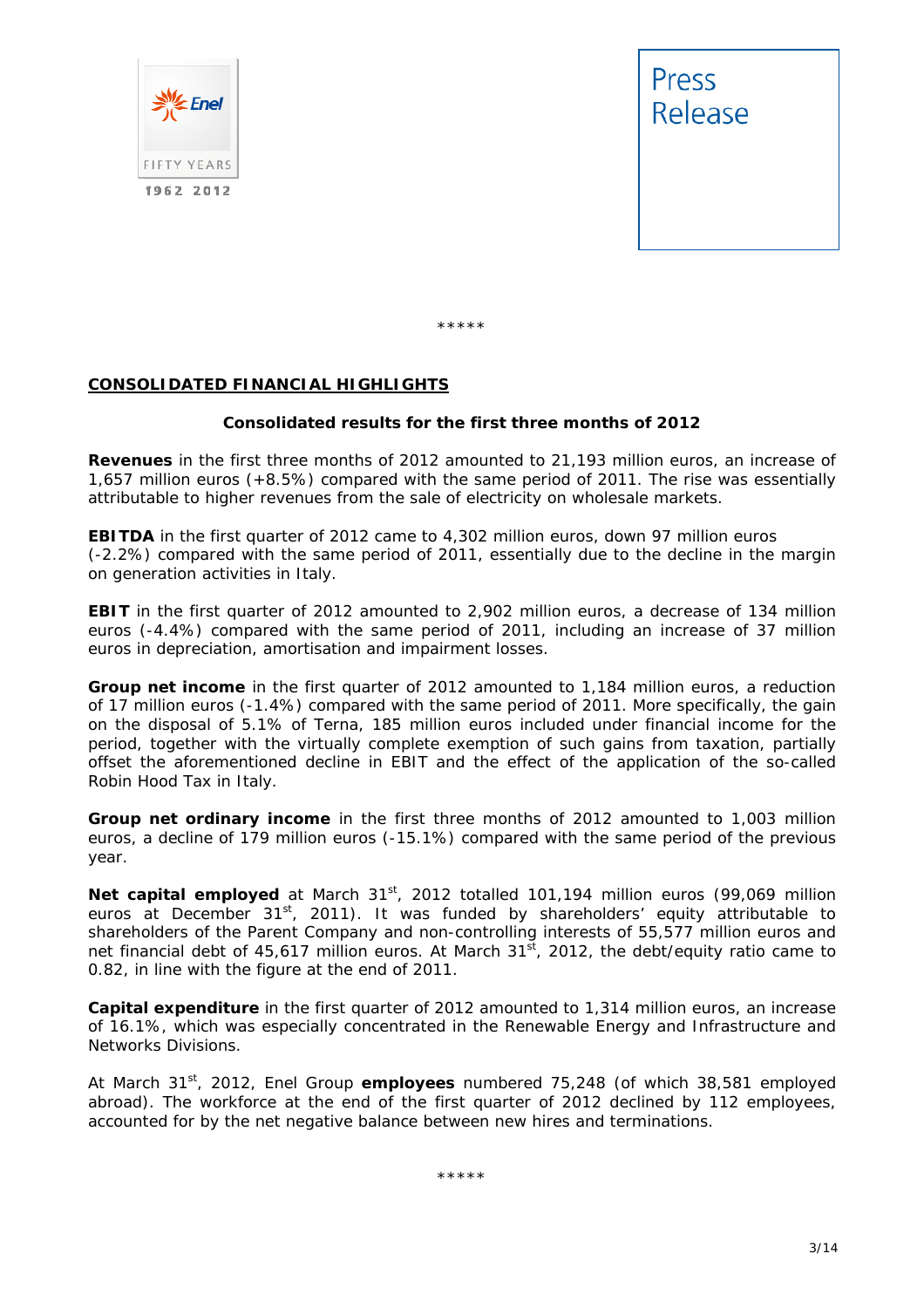



#### **RECENT KEY EVENTS**

On **March 8th, 2012**, the rating agency Standard & Poor's announced that it had lowered its long-term rating for Enel SpA to "BBB+" (from "A-"). The agency also announced that it had confirmed its short-term rating of "A-2" for Enel. Following the removal of the negative CreditWatch, the outlook was rated as stable.

The change in the Enel SpA rating mainly reflects the deterioration in the macroeconomic situation in Italian and Spanish markets and the higher volatility of margins in the power generation sector. The downgrade was accompanied by an analogous revision of the standalone rating of the Company and follows Standard & Poor's downgrade of its rating of Italian sovereign debt.

Finally, the agency noted that the measures Enel is taking to counter the effects of the current trend will help improve the financial risk profile of the Enel Group despite the weakness of the economic outlook that Standard & Poor's has projected for the Italian and Spanish markets.

On **March 19th, 2012**, Enel signed a Memorandum of Understanding with Huaneng Clean Energy Research Institute (the research arm of the Huaneng Group, China's largest power company) for cooperation in the development of clean coal technologies, renewable energy and distributed generation. The agreement sets out a framework for implementing best practices for environmentally sustainable energy generation. Enel and the Huaneng Group have already been collaborating for three years on a feasibility study for the construction of a carbon capture and storage facility at a Chinese coal-fired plant and the use of  $CO<sub>2</sub>$  for enhanced oil recovery. Enel's contribution will apply to the following areas of expertise: flue gas purification, carbon capture and storage, analysis of the pilot project for urban electricity generation integrated with sustainable technologies, renewable energy generation and implementation of a regulatory framework to foster additional pilot emissions reduction programs and the development of emissions trading programs in China.

On **March 30th, 2012**, Confagricoltura and Enel signed a framework agreement for the joint development of renewable energy and energy efficiency. Confagricoltura and Enel will develop synergies in the most appropriate renewable energy resources for the agricultural sector. Enel will offer companies technical and commercial support, helping to select the best renewables plants on the basis of the specific features of local areas. Confagricoltura and Enel will also cooperate in adding value to agricultural by-products, recovering unplanted fields for agroenergy purposes and developing pilot projects in the areas of energy efficiency, smart grids and electric mobility for the transport of people and goods in agricultural areas.

On **April 2nd, 2012**, the Group announced that its subsidiary Enel Green Power North America (EGPNA) signed an equity partnership agreement with EFS Chisholm, a subsidiary of GE Capital, for the development of the Chisholm View wind project in Oklahoma, on March  $30<sup>th</sup>$ , 2012. The facility, which envisages a total investment of about 375 million US dollars, will have a total installed capacity of 235.2 MW and is supported by a long-term power purchase agreement for the electricity generated by the plant. Under the accord, EGPNA will invest about 184 million dollars and hold 49% of the project. It also has an option to increase its stake by another 26%, which can be exercised on a number of specified dates.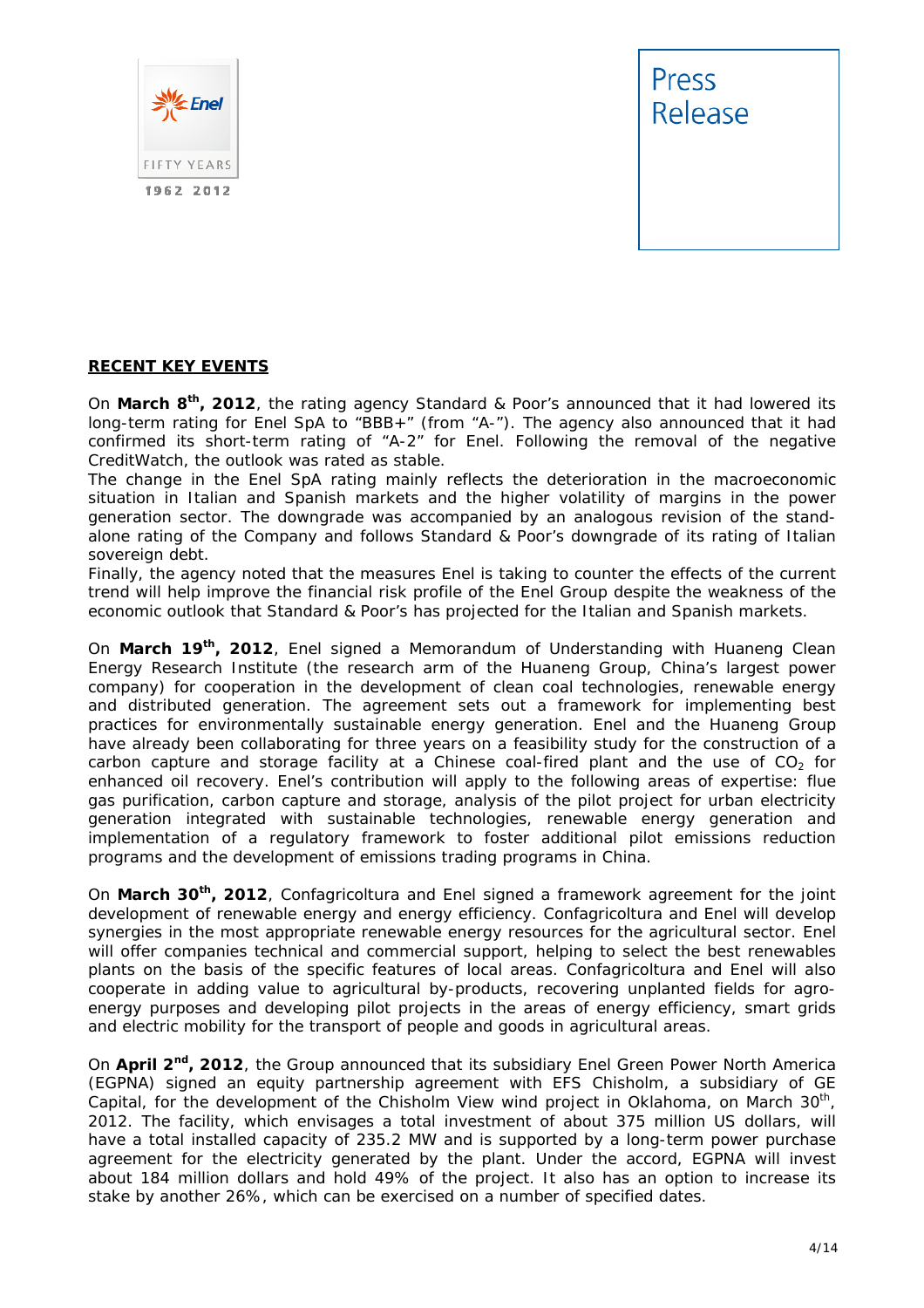



On **April 3rd, 2012**, the Enel Group announced that it had retained its position in the prestigious FTSE4Good index, which measures the conduct of companies in the areas of environmental sustainability, relations with stakeholders, respect for human rights and the fight against corruption. Enel also keeps its overall score of 4 out of 5 in ESG performance (Environmental – Social – Governance). With this achievement, Enel confirms its leadership position in the world's main sustainability indices: for the last eight years, the Group has been included in the Dow Jones Sustainability Index Europe and the selective World index. In addition, in 2011 Enel was the only utility admitted to the CPLI – Carbon Performance Leadership Index of the Carbon Disclosure Project.

On **April 3rd, 2012**, Roma Capitale, Enel and Acea signed a Protocol for the installation of 200 recharging points for electric vehicles in Rome, to be provided in equal parts by Enel and Acea. The points will have technology to ensure the interoperability of the infrastructure of the two companies and with the recharging points already installed by Enel as part of its E-Mobility Italy project.

On **April 25th, 2012**, the subsidiary Enel Distribuzione SpA presented an audience made up of representatives of the 10 electricity utilities in Japan, the energy market authorities and academics and journalists with its technology solutions in the smart grids field, as well as the areas of collaboration with the Japanese electronics giant NEC, together with which Enel intends to develop global solutions and synergies in that sector.

On **April 30th, 2012**, the Ordinary and Extraordinary Shareholders' Meeting of Enel SpA was held in Rome. It approved the financial statements of the Company at December  $31^{st}$ , 2011, authorising a dividend for full-year 2011 of 0.26 euros per share and the distribution in June 2012 of 0.16 euros per share as the balance of the 2011 dividend, taking account of the 0.10 euros per share already distributed in November 2011. The Shareholders' Meeting also approved the section of the report on remuneration that discusses the policy adopted by the Company for 2012 with regard to the remuneration of directors, the General Manager and Executives with strategic responsibilities. Finally, the Meeting approved a number of amendments to the bylaws proposed by the Board of Directors to ensure gender balance on corporate boards.

On **May 2nd, 2012**, Enel Green Power SpA, acting through its subsidiary Enel Green Power International BV, agreed a 12-year loan of 180 million euros with the Danish government's Export Credit Agency ("EKF") and Citigroup, with the latter acting as agent and arranger. The loan bears an interest rate in line with the market benchmark and is guaranteed by Enel Green Power. The financing will be used to cover part of the investment (which will total about 670 million euros) for the wind farms Zephir I in Romania, with an installed capacity of 120 MW, Caney River in the United States (200 MW), and Cristal in Brazil (90 MW), all owned by Enel Green Power.

On **May 7th, 2012**, the TOB (the acronym for "Triangle-based Omni-purpose Building") was presented. It is an innovative power generation system for isolated areas, consisting of a wooden gazebo covered with photovoltaic panels and a storage system that could revolutionise the energy world, marking a watershed for millions of people who still live without electricity.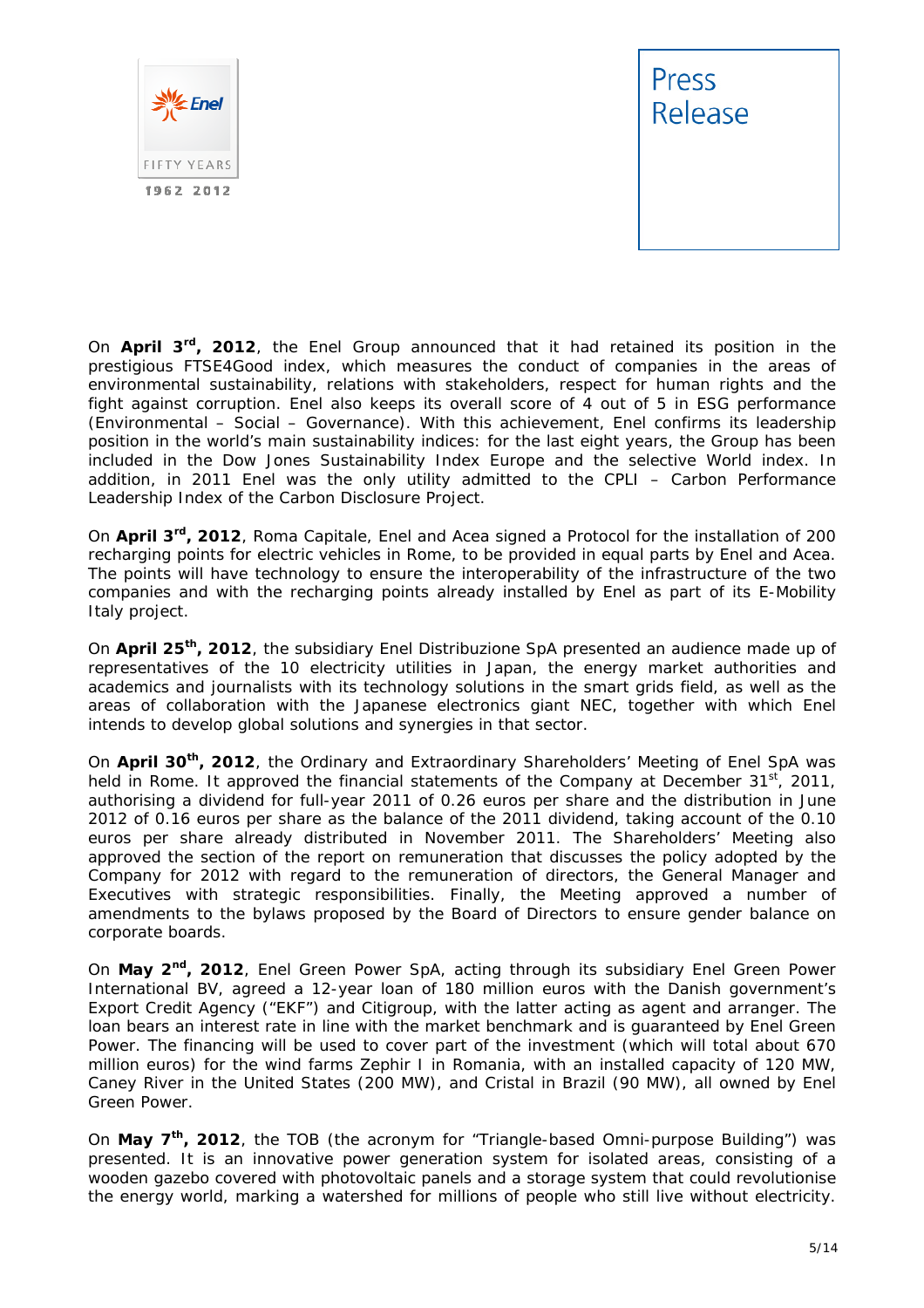



The TOB projects is part of the broader "Enabling Electricity" program conceived by the Enel Group to help foster access to power in remote areas and disadvantaged communities around the world. The program is Enel's response to the appeal of the Secretary General of the United Nations, Ban Ki-Moon, who has devoted 2012 to the fight against energy poverty, proclaiming it the International Year of Sustainable Energy for All.

\*\*\*\*\*

#### **OUTLOOK**

In the first quarter of 2012, the economic environment was once again characterised by considerable uncertainty in mature European economies, especially Italy and Spain, while the emerging markets of Eastern Europe, Russia and Latin America continued to experience positive growth trends.

Against this backdrop, geographical diversification, a well-balanced mix of technologies, as well as regulated and unregulated businesses, together with the programmes undertaken to boost operational efficiency and optimise investments, are enabling Enel to achieve the performance and financial targets announced to the financial community for 2012, despite the adverse impact of the regulatory measures introduced in Spain to present.

\*\*\*\*\*

\_\_\_\_\_\_\_\_\_\_\_\_\_\_\_\_\_\_\_\_\_\_\_\_\_\_\_\_\_\_\_\_\_\_\_\_\_\_\_\_\_\_\_\_\_\_\_

*At 6:00 p.m. CET today, May 10th, 2012, a conference call will be held to present the results for the first quarter of 2012 to financial analysts and institutional investors. Journalists are also*  invited to listen in on the call. Documentation relating to the conference call will be available *on Enel's website (www.enel.com) in the Investor section from the beginning of the conference call.* 

Tables presenting the results of the individual Divisions (which do not take account of *intersegment eliminations) are attached below, as are the condensed income statement, the statement of comprehensive income, the condensed balance sheet and the condensed cash flow statement for the Enel Group. A descriptive summary of the alternative performance indicators is also attached.* 

*The officer responsible for the preparation of the corporate financial reports, Luigi Ferraris, declares, pursuant to Article 154-bis, paragraph 2, of the Consolidated Law on Financial Intermediation, that the accounting information contained in this press release corresponds with that contained in the accounting documentation, books and records.*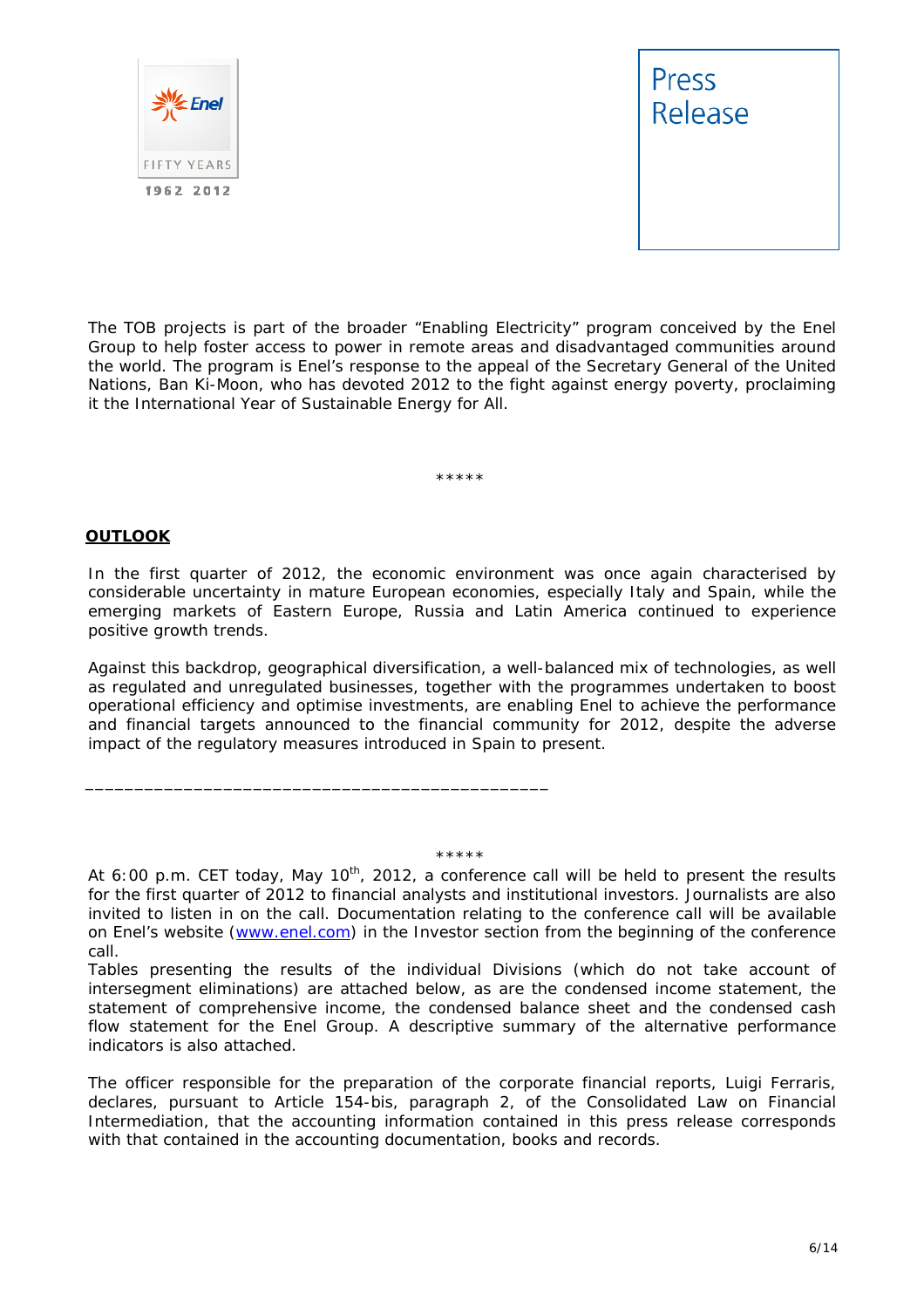



\*\*\*\*\*

#### **Results of the Divisions**

The results of the Divisions are discussed consistently with the new organisational model adopted by the Group in February 2012, exercising the possibility for the simplification of disclosures which takes into account the materiality thresholds established under IFRS 8 – Operating Segments. This representation is used by management in assessing Group performance for the two quarters in examination.

#### **Sales Division**

**Results** (millions of euros):

|             | Q1 2012 | Q1 2011 | Change   |
|-------------|---------|---------|----------|
| Revenues    | 5,325   | 4,930   | $+8.0%$  |
| EBITDA      | 176     | 179     | $-1.7%$  |
| <b>EBIT</b> | 94      | 122     | $-22.9%$ |
| Capex       | ີ       |         |          |

#### **Generation and Energy Management Division**

**Results** (millions of euros):

|             | Q1 2012 | Q1 2011 | Change   |
|-------------|---------|---------|----------|
| Revenues    | 6,035   | 5.094   | $+18.5%$ |
| EBITDA      | 448     | 566     | $-20.8%$ |
| <b>EBIT</b> | 296     | 426     | $-30.5%$ |
| Capex       | 34      | 39      | $-12.8%$ |

#### **Infrastructure and Networks Division**

**Results** (millions of euros):

|          | Q1 2012 | Q1 2011 | Change   |
|----------|---------|---------|----------|
| Revenues | 1,806   | 1,783   | $+1.3%$  |
| EBITDA   | 954     | 984     | $-3.0%$  |
| EBIT     | 724     | 759     | $-4.6%$  |
| Capex    | 309     | 238     | $+29.8%$ |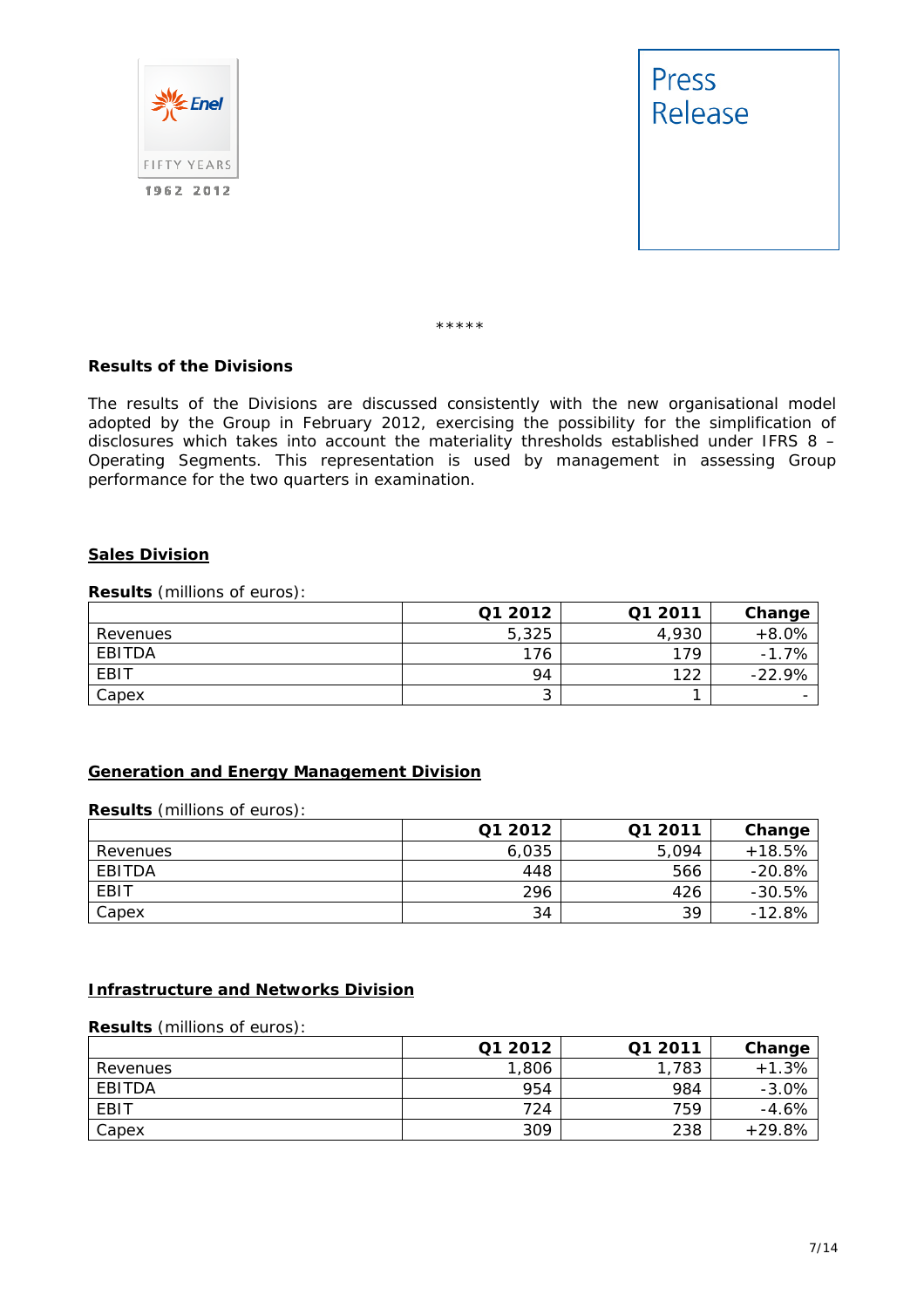



#### **Iberia and Latin America Division**

#### **Results** (millions of euros):

|          | Q1 2012 | Q1 2011 | Change   |
|----------|---------|---------|----------|
| Revenues | 8,491   | 8,097   | $+4.9%$  |
| EBITDA   | 1,881   | 1,820   | $+3.4%$  |
| EBIT     | 1,172   | ,152    | $+1.7%$  |
| Capex    | 356     | 417     | $-14.6%$ |

#### **International Division**

#### **Results** (millions of euros):

|          | Q1 2012 | Q1 2011 | Change   |
|----------|---------|---------|----------|
| Revenues | 2,300   | 2.025   | $+13.6%$ |
| EBITDA   | 423     | 449     | $-5.8%$  |
| EBIT     | 335     | 294     | $+13.9%$ |
| Capex    | 262     | 229     | $+14.4%$ |

#### **Renewable Energy Division**

#### **Results** (millions of euros):

|          | Q1 2012 | Q1 2011 | Change   |
|----------|---------|---------|----------|
| Revenues | 605     | 606     | $-0.2%$  |
| EBITDA   | 379     | 390     | $-2.8%$  |
| EBIT     | 266     | 299     | $-11.0%$ |
| Capex    | 275     | 204     | $+34.8%$ |

#### \*\*\*\*\*

#### **ALTERNATIVE PERFORMANCE INDICATORS**

The following section describes a number of alternative performance indicators, not envisaged under the IFRS-EU accounting standards, which are used in this press release in order to facilitate the assessment of the Group's performance and financial position.

 **EBITDA:** an indicator of Enel's operating performance, calculated as "Operating income" plus "Depreciation, amortisation and impairment losses";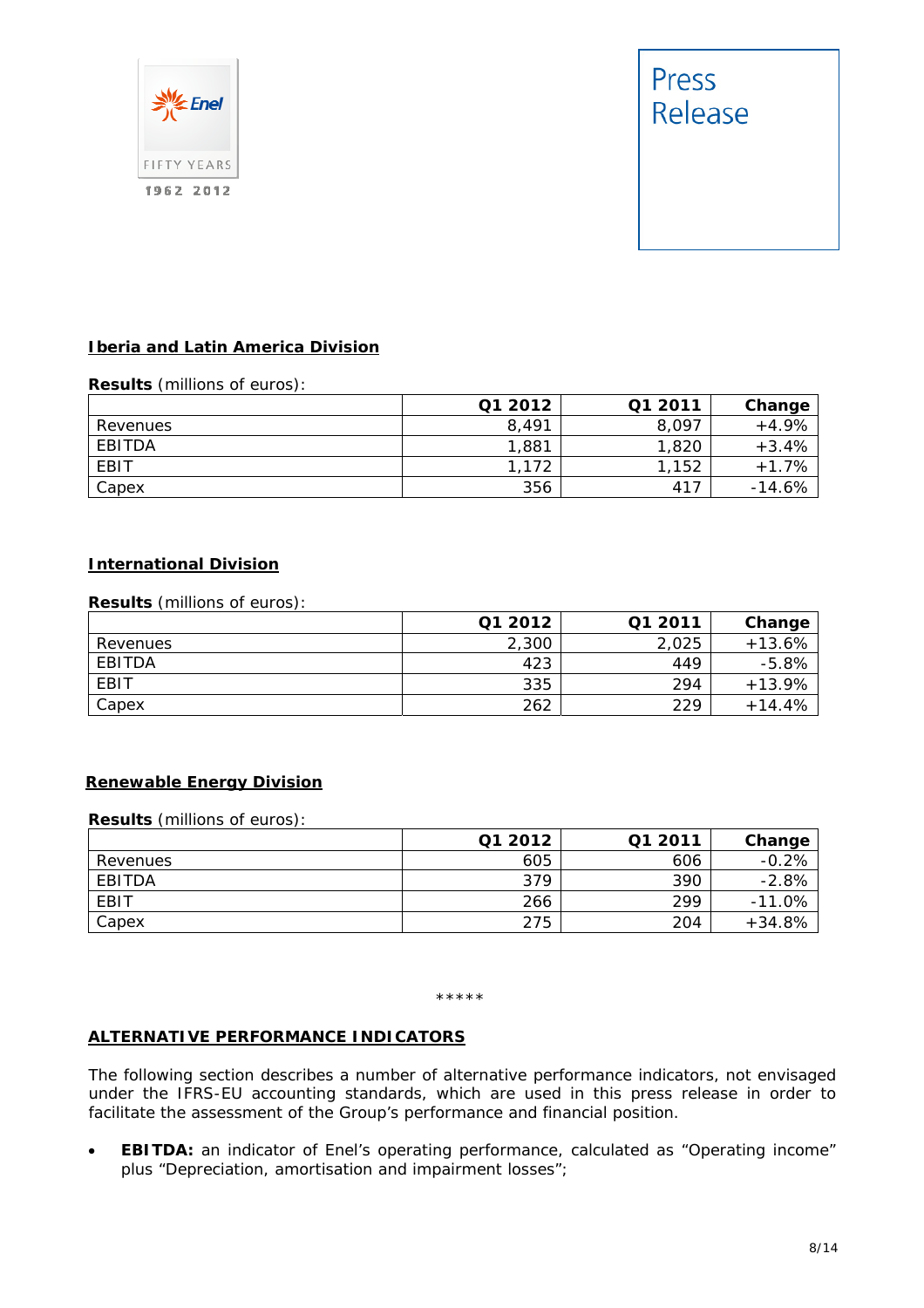



- **Net financial debt**: an indicator of Enel's financial structure, determined by "Long-term loans", the current portion of long-term loans and "Short-term loans and the current portion of long-term loans" less "Cash and cash equivalents", current and non-current financial assets (financial receivables and securities other than equity investments) included in "Other current assets" and "Other non-current assets";
- **Net capital employed**: calculated as the sum of "Current assets", "Non-current assets" and "Net assets held for sale", net of "Current liabilities" and "Non-current liabilities", excluding the items considered in the definition of net financial debt;
- **Group net ordinary income**: defined as the part of "Group net income" derived from ordinary business operations.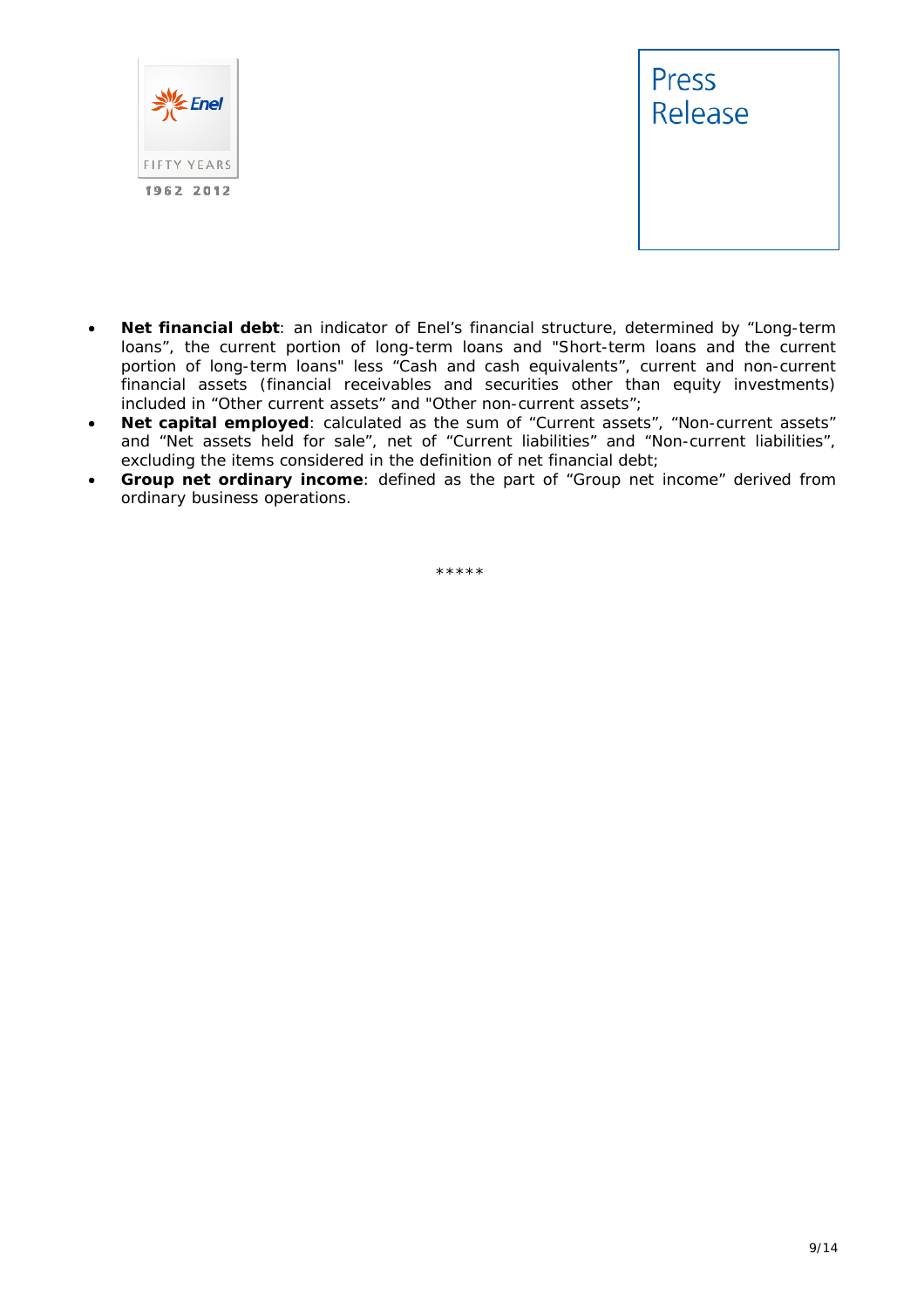



# **Condensed Consolidated Income Statement**

| Millions of euro                                                                                   |        | 1st Quarter |        |          |
|----------------------------------------------------------------------------------------------------|--------|-------------|--------|----------|
|                                                                                                    | 2012   | 2011        | Change |          |
| <b>Total revenues</b>                                                                              | 21,193 | 19,536      | 1,657  | 8.5%     |
| <b>Total costs</b>                                                                                 | 17,041 | 15,206      | 1,835  | 12.1%    |
| Net income/(charges) from commodity risk<br>management                                             | 150    | 69          | 81     |          |
| <b>GROSS OPERATING MARGIN</b>                                                                      | 4,302  | 4,399       | (97)   | $-2.2%$  |
| Depreciation, amortization and impairment losses                                                   | 1,400  | 1,363       | 37     | 2.7%     |
| <b>OPERATING INCOME</b>                                                                            | 2,902  | 3,036       | (134)  | $-4.4%$  |
| Financial income                                                                                   | 961    | 1,140       | (179)  | $-15.7%$ |
| Financial expense                                                                                  | 1,596  | 1,878       | (282)  | $-15.0%$ |
| Total financial income/(expense)                                                                   | (635)  | (738)       | 103    | 14.0%    |
| Share of gains/(losses) on investments<br>accounted for using the equity method                    | 26     | 58          | (32)   | $-55.2%$ |
| <b>INCOME BEFORE TAXES</b>                                                                         | 2,293  | 2,356       | (63)   | $-2.7%$  |
| Income taxes                                                                                       | 792    | 830         | (38)   | $-4.6%$  |
| Income from continuing operations                                                                  | 1,501  | 1,526       | (25)   | $-1.6%$  |
| Net income from discontinued operations                                                            |        |             |        |          |
| NET INCOME FOR THE PERIOD (shareholders of<br>the Parent Company and non-controlling<br>interests) | 1,501  | 1,526       | (25)   | -1.6%    |
| Attributable to shareholders of the Parent Company                                                 | 1,184  | 1,201       | (17)   | $-1.4%$  |
| Attributable to non-controlling interests                                                          | 317    | 325         | (8)    | $-2.5%$  |
| Net earnings attributable to shareholders of the Parent<br>Company per share (euro) <sup>(1)</sup> | 0.13   | 0.13        |        |          |

(1) Diluted earnings per share are equal to basic earnings per share.

$$
{}^{\star\star\star\star\star}
$$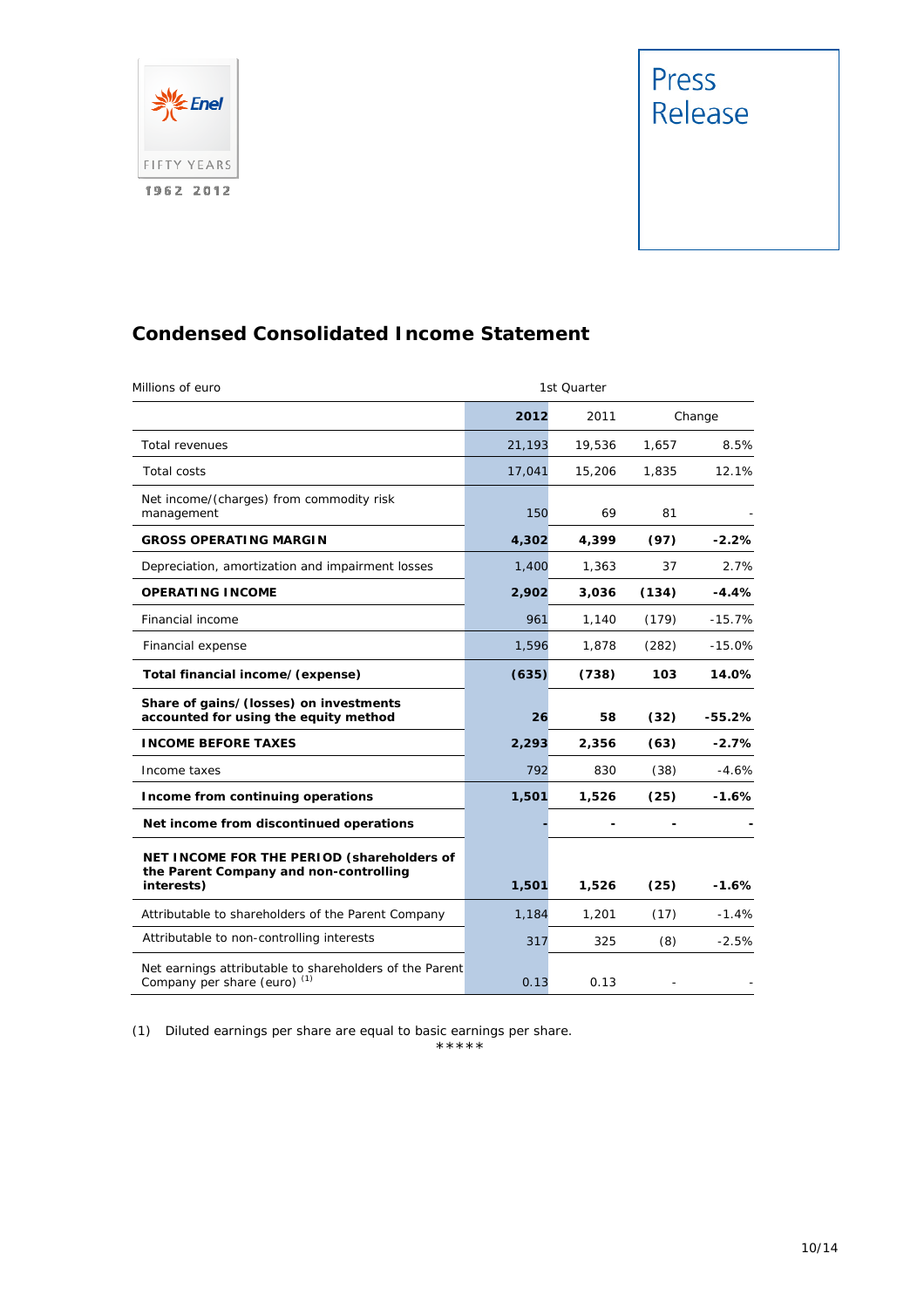

# Press<br>Release

# **Statement of Consolidated Comprehensive Income**

| Millions of euro                                                                  |       | 1st Quarter |
|-----------------------------------------------------------------------------------|-------|-------------|
|                                                                                   | 2012  | 2011        |
| Net income for the period                                                         | 1,501 | 1,526       |
| Other components of comprehensive income:                                         |       |             |
| Effective portion of change in the fair value of cash flow hedges                 | (404) | 284         |
| Income recognized in equity by companies accounted for using the equity<br>method | 1     |             |
| Change in the fair value of financial investments available for sale              | (196) | (9)         |
| Exchange rate differences                                                         | 399   | (993)       |
| Income/(Loss) recognized directly in equity                                       | (200) | (718)       |
| Comprehensive income for the period                                               | 1,301 | 808         |
| Attributable to:                                                                  |       |             |
| - shareholders of the Parent Company                                              | 755   | 1,124       |
| - non-controlling interests                                                       | 546   | (316)       |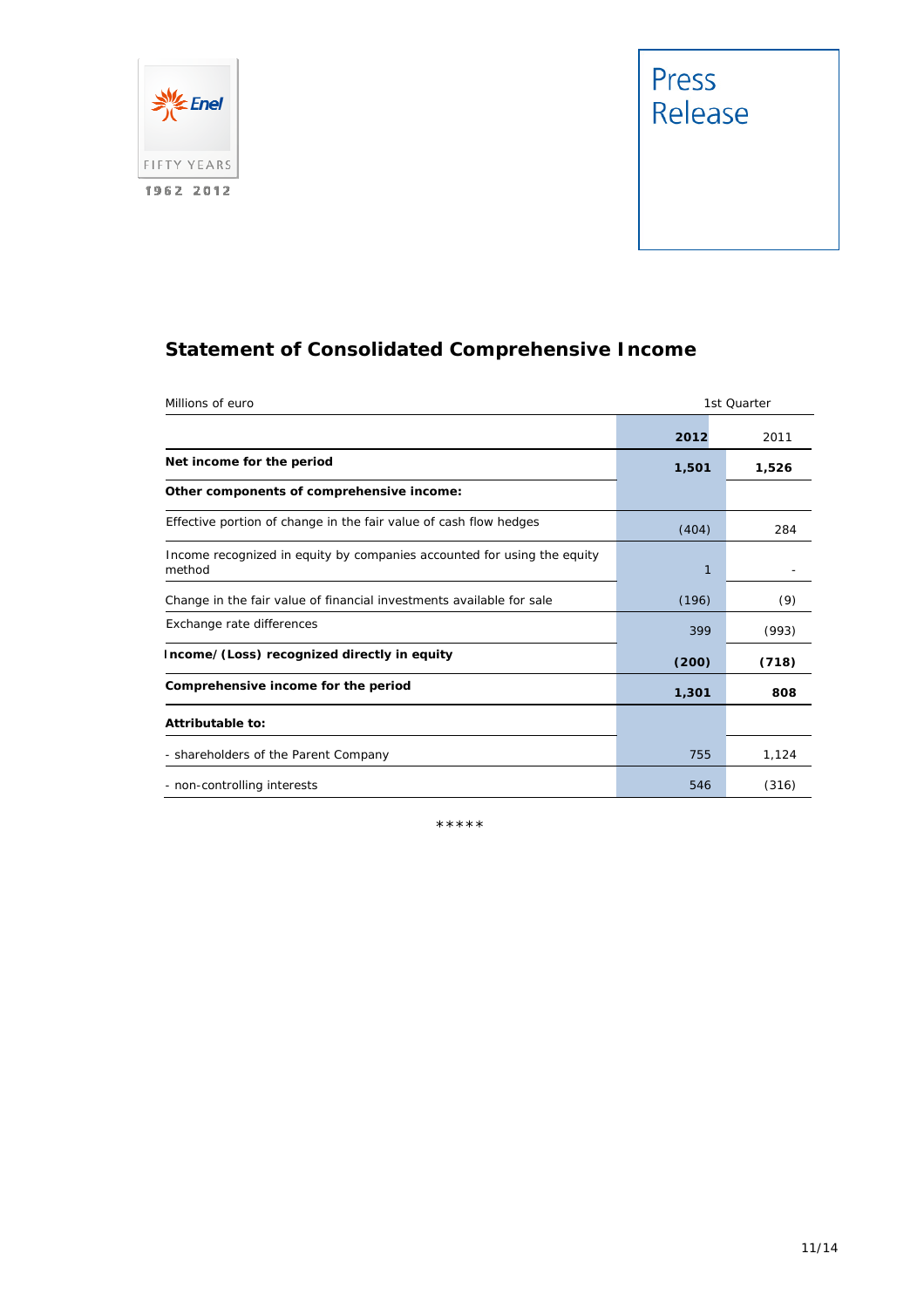



# **Condensed Consolidated Balance Sheet**

Millions of euro

|                                                                 | at Mar. 31,<br>2012 | at Dec. 31,<br>2011 | Change  |
|-----------------------------------------------------------------|---------------------|---------------------|---------|
| <b>ASSETS</b>                                                   |                     |                     |         |
| <b>Non-current assets</b>                                       |                     |                     |         |
| - Property, plant and equipment and intangible assets           | 102,014             | 101,570             | 444     |
| - Goodwill                                                      | 18,419              | 18,342              | 77      |
| Equity investments accounted for using the equity method        | 1,169               | 1,085               | 84      |
| - Other non-current assets (1)                                  | 12,170              | 12,842              | (672)   |
| Total                                                           | 133,772             | 133,839             | (67)    |
| <b>Current assets</b>                                           |                     |                     |         |
| - Inventories                                                   | 2,978               | 3,148               | (170)   |
| - Trade receivables                                             | 13,818              | 11,570              | 2,248   |
| - Cash and cash equivalents                                     | 8,994               | 7,015               | 1,979   |
| - Other current assets (2)                                      | 13,168              | 13,852              | (684)   |
| <b>Total</b>                                                    | 38,958              | 35,585              | 3,373   |
| <b>Assets held for sale</b>                                     | 398                 | 381                 | 17      |
| <b>TOTAL ASSETS</b>                                             | 173,128             | 169,805             | 3,323   |
| LIABILITIES AND SHAREHOLDERS' EQUITY                            |                     |                     |         |
| - Equity attributable to the shareholders of the Parent Company | 39,545              | 38,790              | 755     |
| - Equity attributable to non-controlling interests              | 16,032              | 15,650              | 382     |
| Total shareholders'equity                                       | 55,577              | 54,440              | 1,137   |
| <b>Non-current liabilities</b>                                  |                     |                     |         |
| - Long-term loans                                               | 49,563              | 48,703              | 860     |
| - Provisions and deferred tax liabilities                       | 22,295              | 22,336              | (41)    |
| - Other non-current liabilities                                 | 3,707               | 3,620               | 87      |
| Total                                                           | 75,565              | 74,659              | 906     |
| <b>Current liabilities</b>                                      |                     |                     |         |
| - Short-term loans and current portion of long-term loans       | 15,058              | 14,471              | 587     |
| - Trade payables                                                | 11,623              | 12,931              | (1,308) |
| - Other current liabilities                                     | 15,235              | 13,246              | 1,989   |
| <b>Total</b>                                                    | 41,916              | 40,648              | 1,268   |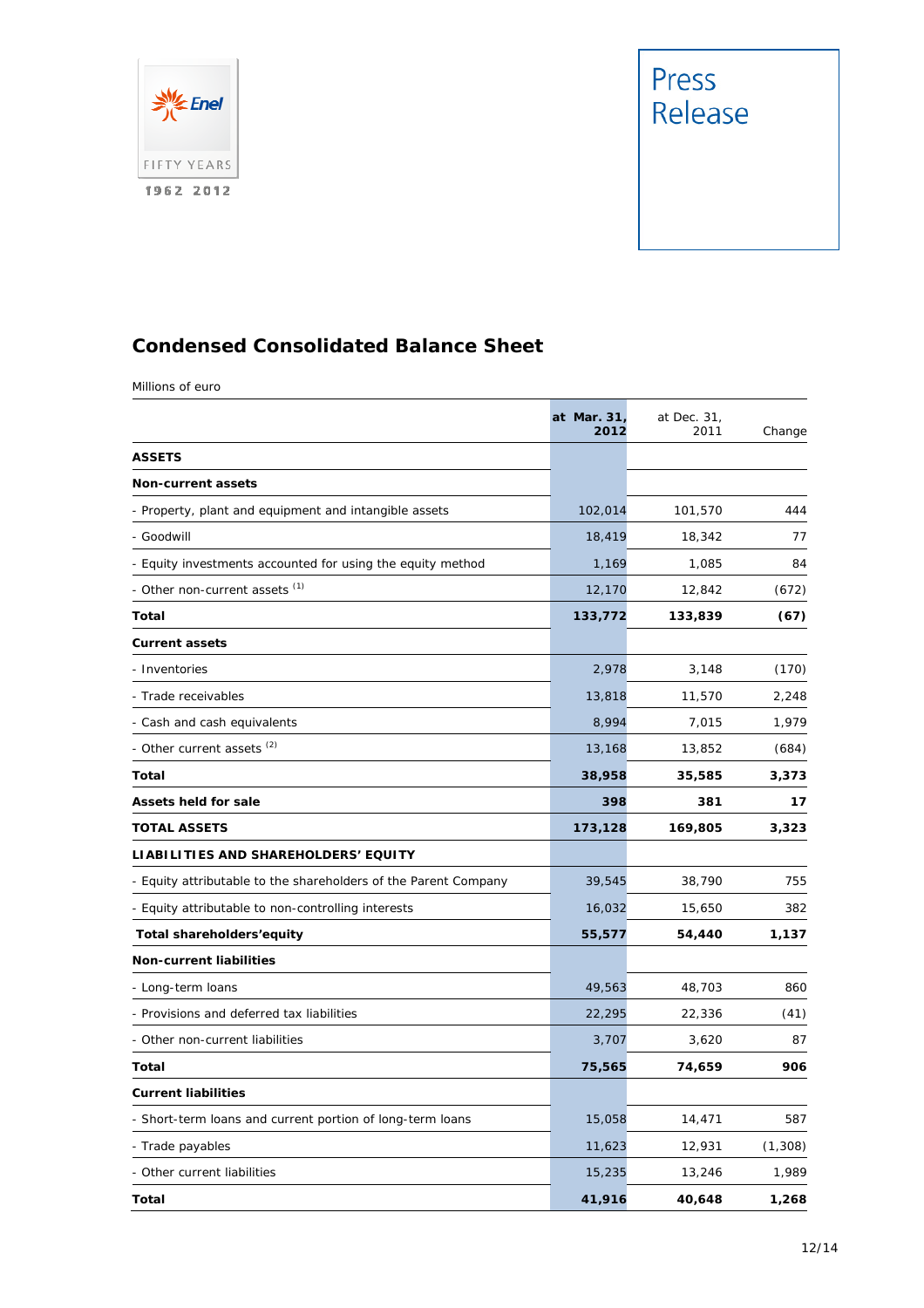



| Liabilities held for sale                  |         | 58      | 12    |
|--------------------------------------------|---------|---------|-------|
| <b>TOTAL LIABILITIES</b>                   | 117,551 | 115.365 | 2.186 |
| TOTAL LIABILITIES AND SHAREHOLDERS' EQUITY | 173.128 | 169.805 | 3,323 |

(1) Of which long-term financial receivables and other securities at March 31, 2012 for €3,384 million (€3,496 million at December 31, 2011) and €123 million (€80 million at December 31, 2011), respectively.

(2) Of which current portion of long-term financial receivables, short-term financial receivables and other securities at March 31, 2012 for €2,115 million (€2,270 million at December 31, 2011), €4,342 million (€5,632 million at December 31, 2011) and €46 million (€52 million at December 31, 2011), respectively.